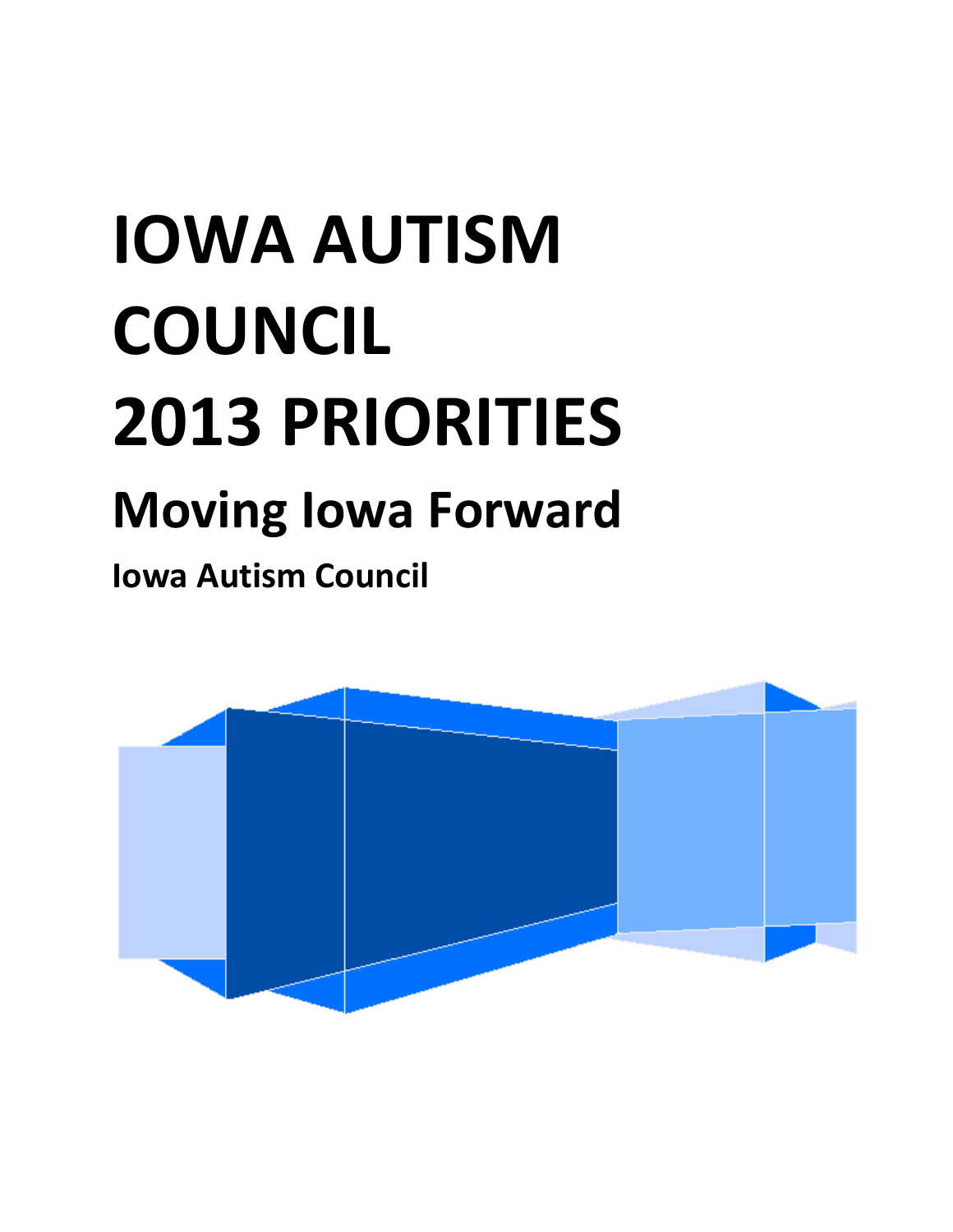## Iowa Autism Council

December 2012 **\_\_\_\_\_\_\_\_\_\_\_\_\_\_\_\_\_\_\_\_\_\_\_\_\_\_\_\_\_\_\_\_\_\_\_\_\_\_\_\_\_\_\_\_\_\_\_\_\_\_\_\_\_\_\_\_\_\_\_\_\_\_\_\_\_\_\_\_\_\_\_\_\_\_\_\_\_\_**

To the Governor and Legislators of Iowa:

The Iowa Autism Council was formed four years ago with the charge to improve the lives of Iowa families living with autism spectrum disorders (ASD) by making recommendations for system improvements. Moderate progress is happening in understanding the educational needs of this population and with the passage of the state employee healthcare benefit for applied behavior analysis (ABA); unfortunately there are still countless families that struggle to find appropriate services.

The recent diagnosis rate of 1 in 88 (Center for Disease Control and Prevention, March, 2012) will mean more individuals accessing education, health, vocational, and other public/private services putting additional strain on these systems. The increase in diagnosis rate is important to note, but individuals currently navigating the system are facing funding and service deficits right now. Iowa leaders need to continue to look at how to fund sustainable programs for individuals with ASD in all areas of the state. The Iowa Autism Council Members look forward to having a consistent dialogue with policy makers to share ideas that will better support Iowa's ASD population. Lastly, we encourage the executive and legislative branches to look at past recommendations; many of the recommendations still need to be implemented or studied further to complete a more comprehensive system of care. Sincerely,

 $\mathbb{Z}$ 

Joshua R. Cobbs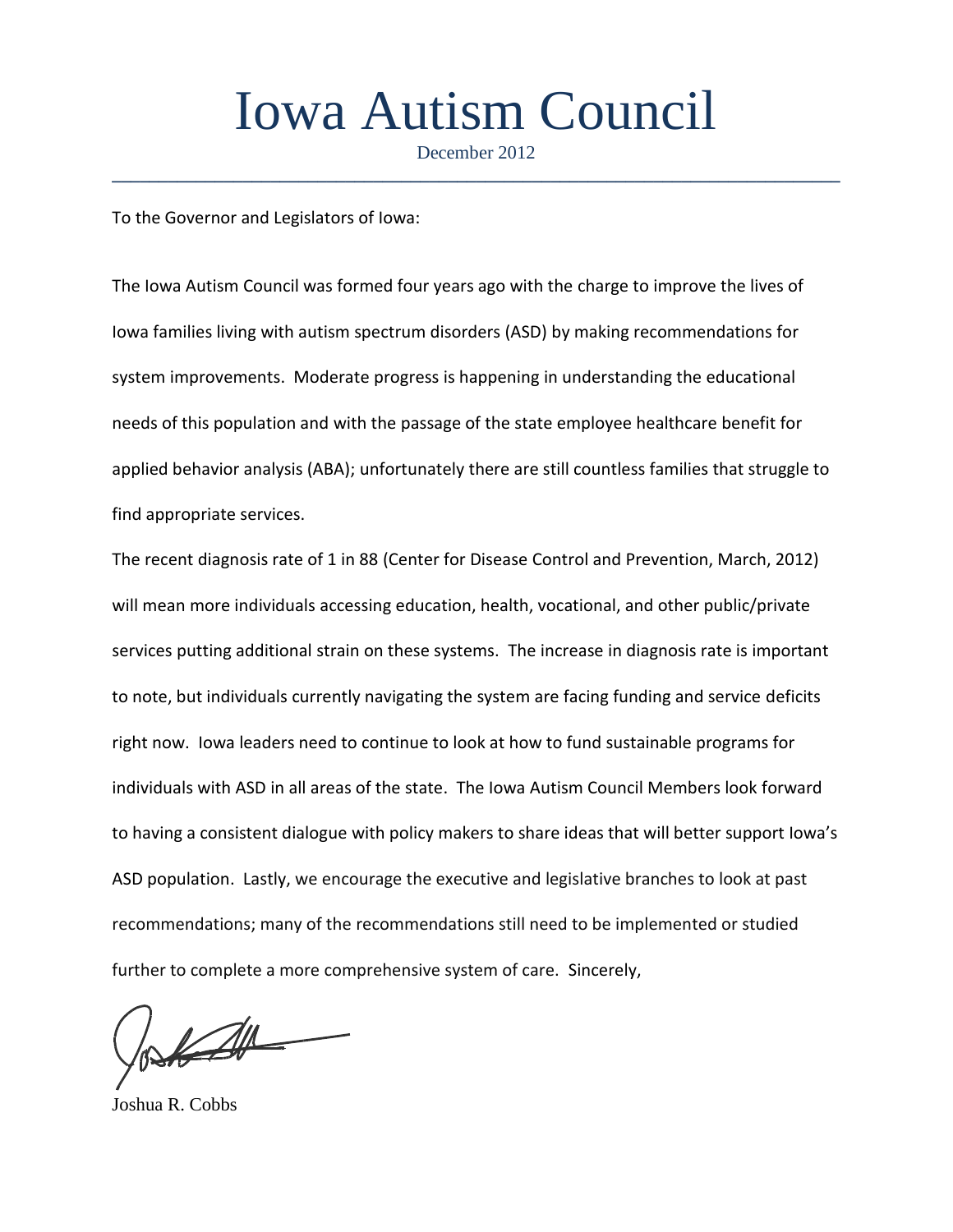### Financing of Care Recommendations

### **Narrative:**

As diagnosis rates continue to rise at an alarming rate, caregivers are turning to private and public options to finance the necessary care for their individual with autism spectrum disorders (ASD). It is imperative that private and public partners all contribute to this state and national crisis. Last legislative year, the Iowa Senate voted in a bipartisan effort to expand coverage that is currently available for state employees to all state regulated insurance plans. The measure fell short in the house and was unable to exit the second funnel week. If Iowa is to remain a place for all individuals to prosper, the Governor's Council on Autism strongly urges Governor Branstad and Director Palmer of the Department of Human Services to work with the legislature to pass private insurance reform for individuals with ASD.

- 1. Expand the coverage that was passed for state employees for ASD treatments to all insurance plans regulated by state insurance rules.
- 2. Ensure that Hawk-I insurance plans have access to behavioral treatments for individuals with ASD, including Applied Behavior Analysis (ABA).
- 3. Require Department of Human Services (DHS) to amend the Intellectual Disabilities waiver to add ASD as an eligible group and determine eligibility through an individual clinical assessment that is based upon need and functional impairment criteria.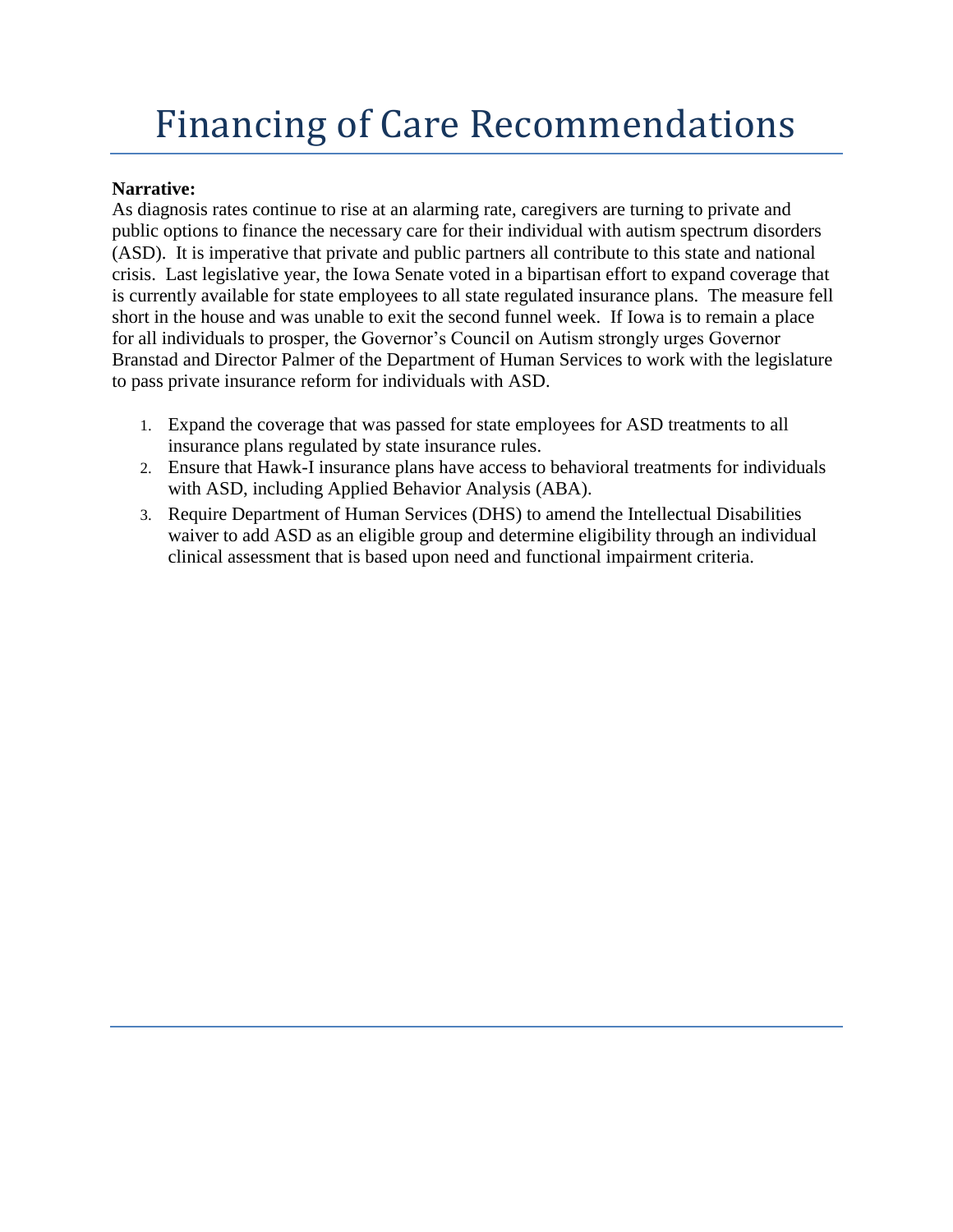### Department of Human Services Recommendations

#### **Narrative:**

DHS is in progress of a major overhaul of statewide systems that will have a direct impact on individuals diagnosed with ASD and their families. Up to this point, this population has been largely left out of the conversations when redesigning a system that should be responsive and flexible to better fit the needs of this population. When the Governor's Council on Autism was formed, the purpose was to improve the lives of Iowan's with ASD by providing recommendations for system improvements. We want to alert Director Palmer that he has an established work group that can provide him a portfolio of recommendations for the redesign process specifically for individuals on the spectrum. The Governor's Council on Autism will reach out to any outlying individuals or organizations to provide a comprehensive review of state and national best practices.

- 1. Establish a workgroup from the Iowa Autism Council that will provide action items to Director Palmer
- 2. Set clear expectations and timelines for completion of recommendations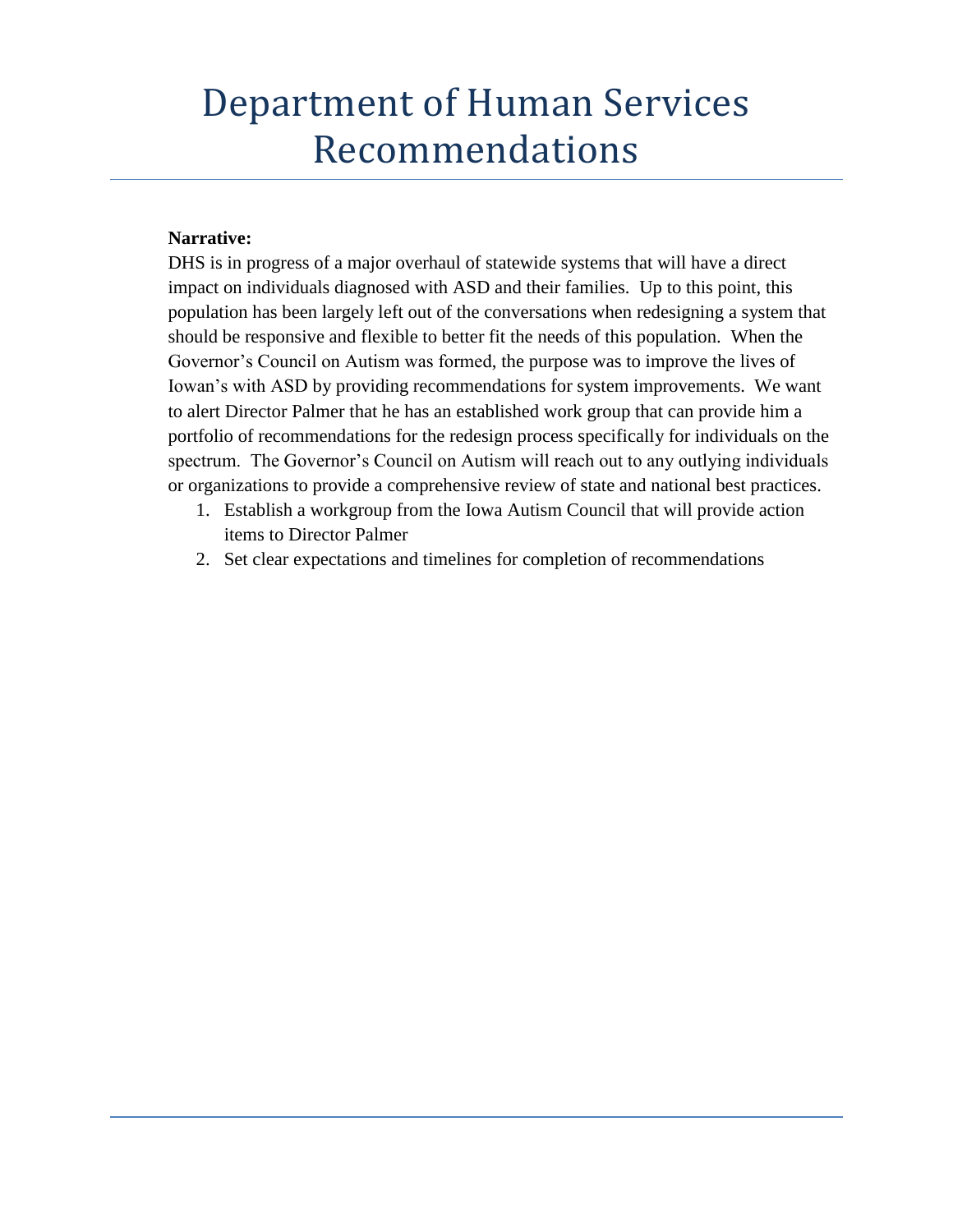### Current Action Items in Development

- 1. Adult Services Committee
	- a. Review programs and services offered in other states
	- b. Review what employment opportunities are currently available
	- c. Review what employment opportunities are working in other states (e.g. King County Washington)
- 2. Education Committee
	- a. What is the preparative curriculum identified by institutes of higher education (IHE)and how does it relate to the results of DOE autism study
		- i. How are new teachers prepared
		- ii. How are current teachers able to access established and emerging practices
	- b. Develop follow up surveys as outlined in DOE Autism Report
- 3. Network of Professionals
	- a. The goal of the regionalized network would be to have a clearinghouse of information that can help provide care navigation for healthcare providers, educational institutions, social workers, and other identified groups, and to develop timelines and commitments to complete the work.